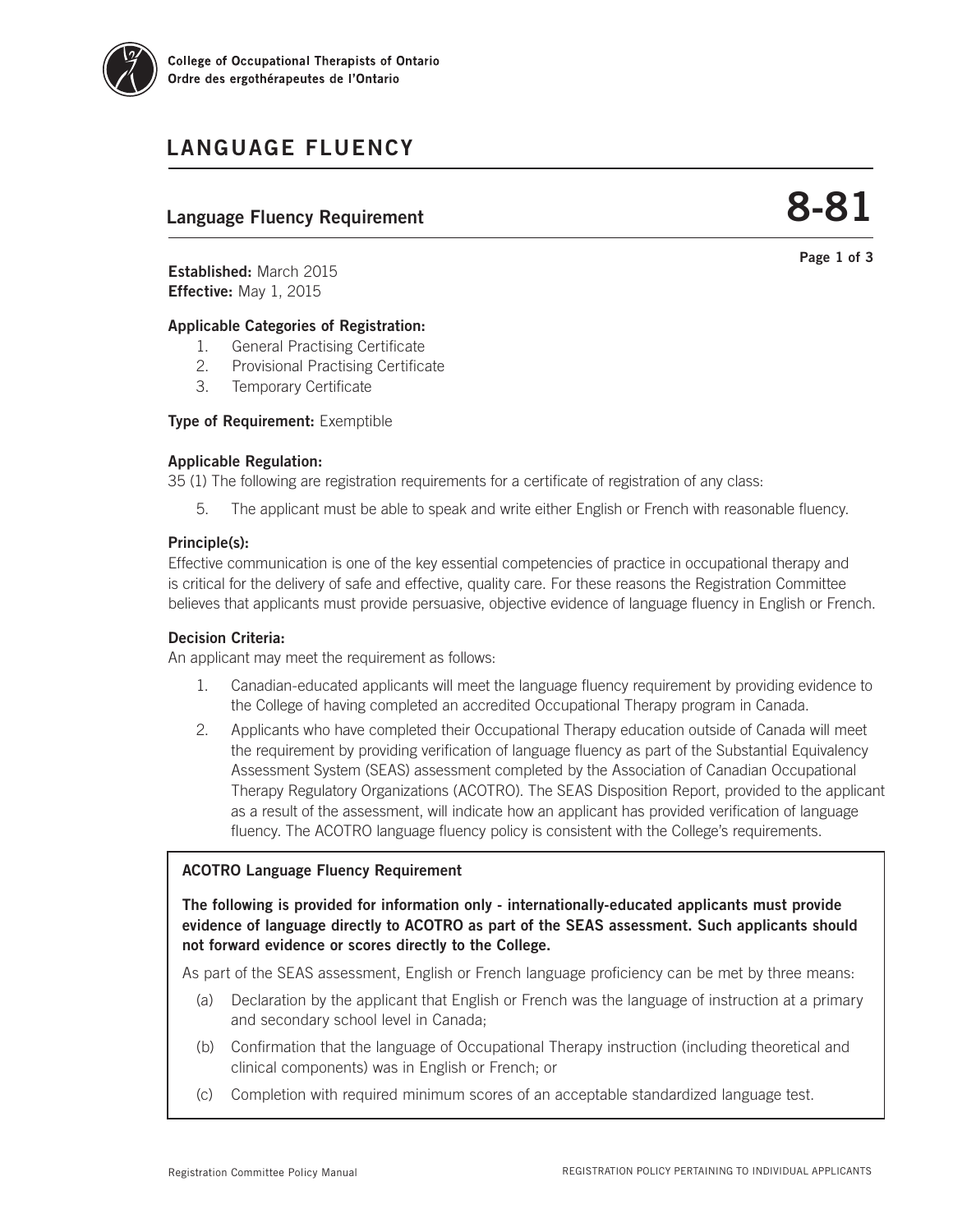

# LANGUAGE FLUENCY

## Language Fluency Requirement

# 8-81

Page 2 of 3

| <b>Test</b>                                                                                 | <b>Details</b> | <b>Minimum Score</b> |
|---------------------------------------------------------------------------------------------|----------------|----------------------|
| 1. Test of English as a<br><b>Foreign Language</b><br>(TOEFL)                               | Speaking       | 26                   |
|                                                                                             | Listening      | 22                   |
|                                                                                             | Reading        | 22                   |
|                                                                                             | Writing        | 22                   |
|                                                                                             | Overall score  | 92                   |
|                                                                                             |                |                      |
| 2. International English<br><b>Language Testing</b><br><b>System Academic</b><br>(IELTS AC) | Speaking       | 7.5                  |
|                                                                                             | Listening      | 7.0                  |
|                                                                                             | Reading        | 7.0                  |
|                                                                                             | Writing        | 6.5                  |
|                                                                                             | Overall score  | 7.0                  |
|                                                                                             |                |                      |
| 3. TESTCan                                                                                  | Speaking       | 4.5                  |
|                                                                                             | Listening      | 4.5                  |
|                                                                                             | Reading        | 4.5                  |
|                                                                                             | Writing        | 4.0                  |
|                                                                                             | Overall        |                      |
|                                                                                             |                |                      |
| 4. CanTEST                                                                                  | Speaking       | 4.5                  |
|                                                                                             | Listening      | 4.5                  |
|                                                                                             | Reading        | 4.5                  |
|                                                                                             | Writing        | 4.0                  |
|                                                                                             | Overall        |                      |

Note: Each skill area minimum score must be met in order for the language requirement to be considered to have been met.